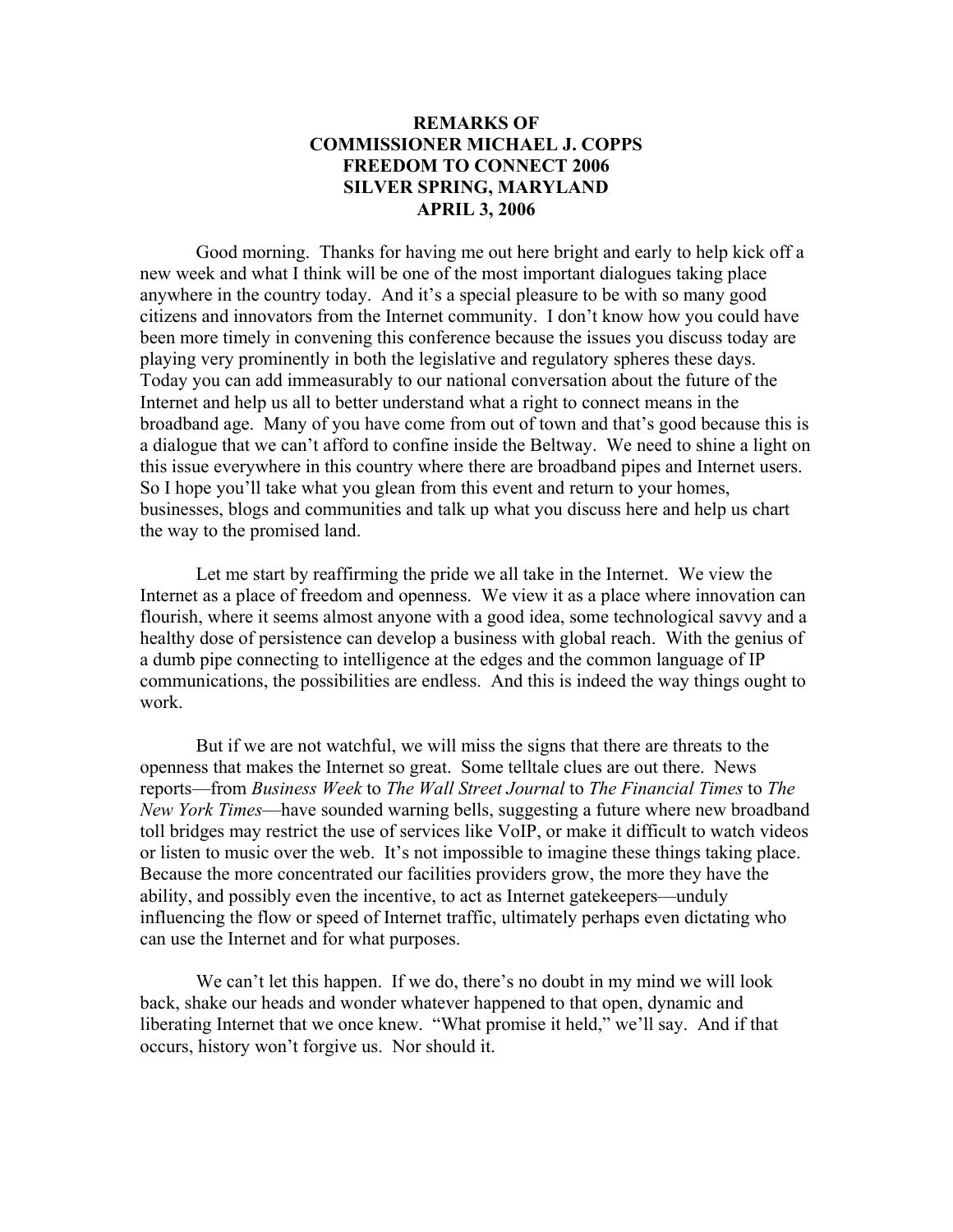So how did we come to this state of things? Two years ago, at the New America Foundation, I posed a question: Is the Internet as we know it dying? A provocative question, perhaps. But let's look at where we are.

 In the dial-up days, Internet traffic was driven by end-users. They sat at the edge of the network and with the click of a mouse or stroke of the keyboard determined where to go and what to do on the Internet. As we enter the broadband era, this end-user control is at risk. We are now in a world where there are more concentrated broadband providers with more control over the pipes that come into our homes and businesses. The telephone companies and cable providers are competing to bring us high-speed services. That's good. But FCC statistics show that together these operators control nearly 98 percent of the broadband market, with too many consumers lacking a choice between even two providers. Wireless and Broadband Over Powerline are exciting, but the reality is we are nowhere near seeing the kind of ubiquitous third, fourth or fifth player necessary to turn broadband into a more vibrantly competitive market.

If we have a competitive marketplace, by all means the government can step out of the picture and let a thousand flowers bloom. If the marketplace is truly competitive, we can rely on its genius. But in the meantime, the concentrated providers out there have the ability—and maybe even the incentive—to build networks with traffic management policies that could restrict how we use the Internet. Do you want to use your broadband connection for VoIP service? Sorry, you may have to order traditional voice service to do so. Do you want to stream videos over your broadband connection? OK, but you could pay a premium price. Do you want to use your connection for small business operations? Do you want to use the most innovative applications that the largest webbased companies are offering? Down the road this, too, new costs could await you.

When you add these practices up, what you have is the specter of broadband providers restricting where you go and what you do on the Internet. "We're not going to do that," they say. But history shows when firms have the technology and the incentive to do something to enhance their sway, chances are they'll give it a try. It doesn't make them bad people, but it *can* lead to horribly bad results.

So what is the FCC doing about it? Well, it's a mixed bag. In August, the Commission decided to reclassify broadband transmission facilities as Title I "information services" rather than Title II "telecommunications services." To the uninitiated this sounds like just semantics. But it has real consequences for consumers. The obligations that attach to "telecommunications services"—and that were vital to keeping the Internet open in the dial-up era—no longer apply to wireline broadband services. And there are other shortcomings, too. Reclassification brings new questions about the viability of universal service policy, access by people with disabilities, consumer protections—and even homeland security.

As an aside, isn't it curious how we are in this new Twenty-first century with all its dazzling technologies and tools—and we're spending all this time debating whether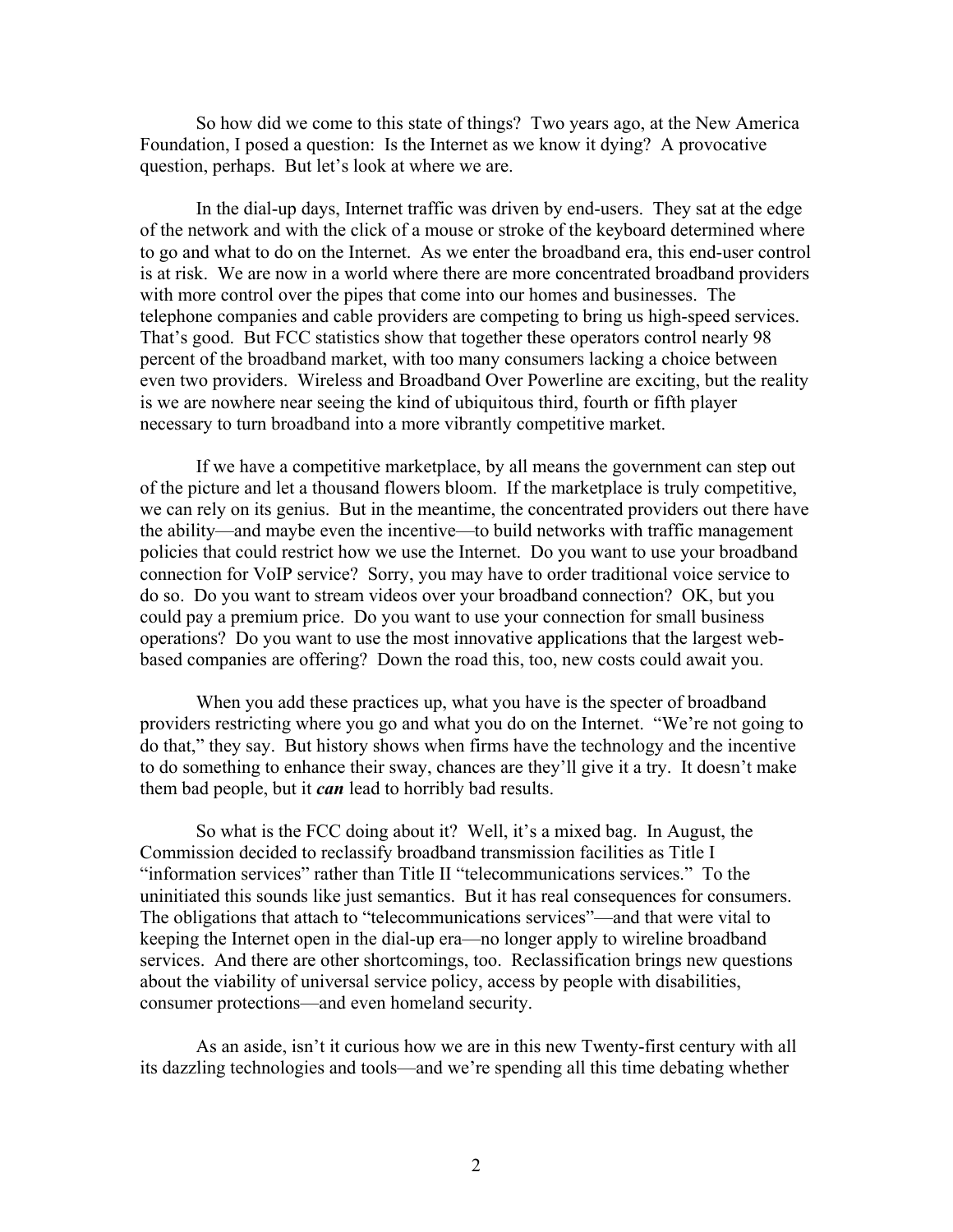the protections folks fought so hard to get for plain old telephone service in the last century should even apply in the new one?

Be that as it may, when the Commission adopted the Reclassification Order, I asked my colleagues also to adopt an Internet Policy Statement. They did, and as a result, for the first time ever, the Commission has a public document that summarizes the basic rights of Internet end-users. The Internet Policy Statement states that consumers are entitled to: (1) access content; (2) run applications and services; (3) connect devices to the network; and (4) enjoy competition among network providers, application and service providers, and content providers. The Policy Statement sends a cautionary signal to network owners who may want to set up tollbooths or restrict lanes by limiting what you can do with your broadband connection. When the Policy Statement was adopted, there were questions about its enforceability. Then, with the giant mergers of SBC and AT&T, and Verizon and MCI, we saw the consolidation of last mile facilities with dominant players that own over half of the Internet backbone. Having the carriers commit to make these rights enforceable—at least for the next two years—thus advanced the efficacy of the Policy Statement, provided time for regulators and legislators to consider making this policy permanent, and kept hope alive that consumers would continue to sit in the driver's seat on the Internet.

 That was the first act of the net neutrality story. And it's the good news. The not so good news is that we still have a *long* ways to go to secure the future of the Net. Because Act Two is playing out right now on the Congressional stage, with the FCC in a supporting role. Act Two started with the public pronouncements from some of the big and concentrated providers of broadband service. They are searching for new business models and contending that web sites should pay for the traffic they generate. What a strange new world that would be. I can't begrudge providers for hunting for new revenue and new opportunities—that drive helps keep our system going. But this particular proposal misses the mark, because web site content is what makes the carrier's broadband service valuable in the first place. It seems they want to double dip—get paid by consumers so consumers can access web sites and get paid by web sites so web sites can access consumers.

I believe as a matter of public policy, we should be doing everything we can to preserve the openness that makes the Internet perhaps the greatest (small "d") democratic platform ever devised. If providers with bottleneck control can favor their own services and content and erect tolls for unaffiliated service providers, we could end up with a truly balkanized Internet. First-class will be reserved for web sites that pay the extra tolls, and all others will be consigned to bumpy travel in steerage. This inverts the democratic genius of the Internet: it makes the pipe intelligent but the end-user dumb. It means that Internet entrepreneurs of the future could have to seek permission to innovate from the owner of the broadband pipe. It amounts to what Congressman Markey aptly called a "broadband bottleneck tax."

It artificially constrains supply of bandwidth, at a time when the better argument might be: "It's the bandwidth, stupid."